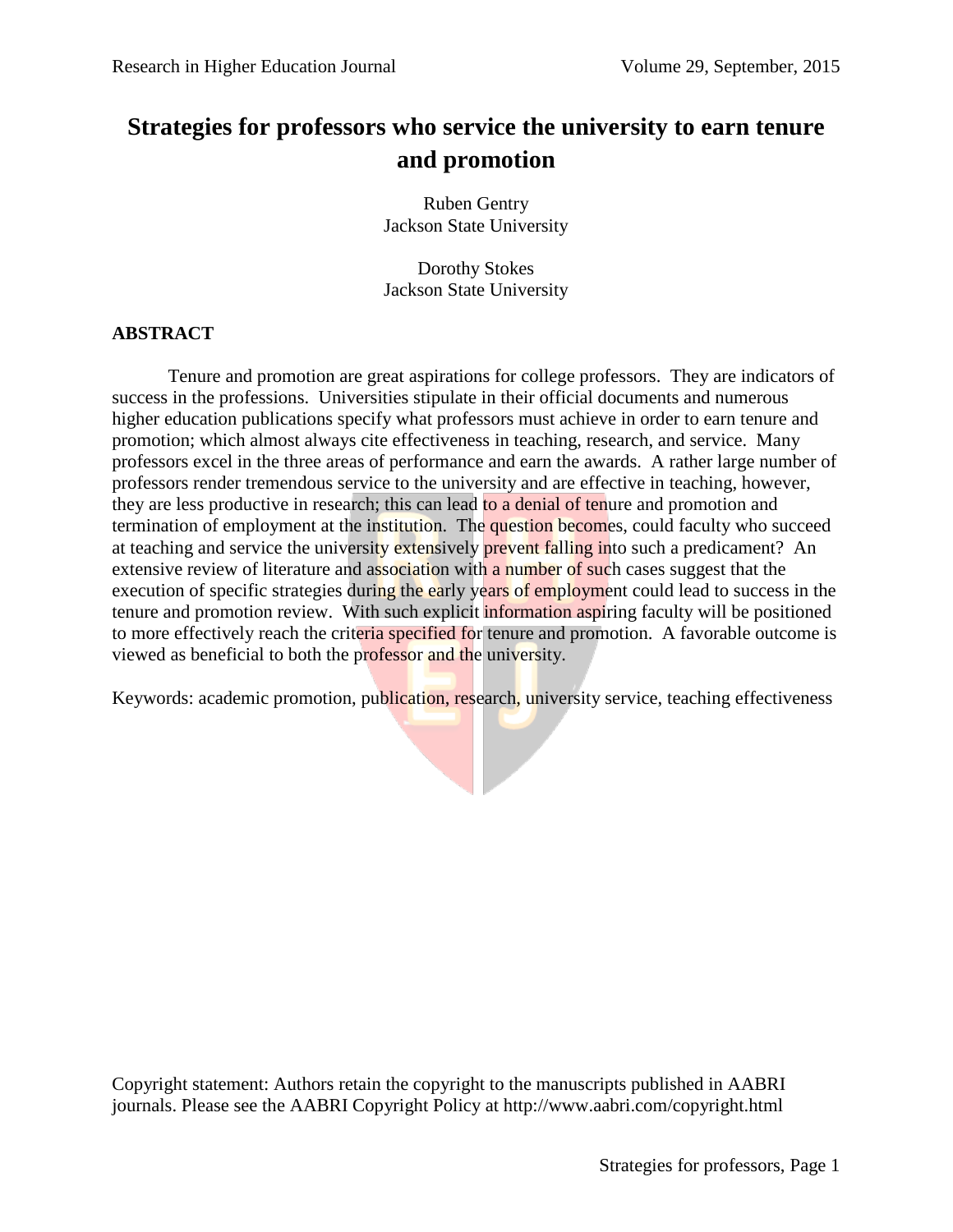## **INTRODUCTION**

Tenure and promotion have been part of the university's culture for some time and they are likely to retain their significance as prominent accomplishments in the future (Perna, 2001). The accolades serve as mechanisms to reward faculty who perform at a high level of proficiency and at the same time, serve as mechanisms to screen out under performing faculty who are less able to carry their weight in higher education. However, the criteria and process for tenure and promotion are not perfected to a point that strong versus weak faculty can always be easily separated. Some faculty clearly deserve tenure and promotion because of their stellar record of performance; whereas some not so strong faculty perhaps earn tenure and promotion because they manipulate their performances in such a way to demonstrate minimum proficiency. On the other hand, some faculty fall miserably below the standard and do not deserve tenure and promotion; but some faculty who are denied tenure and promotion seem to have a lot to offer the university yet cannot present a creditable, balanced portfolio of performance. Particular concern is with the latter group of faculty. The proposition is that the university should not terminate potentially quality faculty; these faculty should be assisted in attaining tenure and promotion.

## **PURPOSE**

The purpose of this manuscript is to examine the concept of tenure and promotion and to determine if due diligence is accorded faculty who contribute tremendously in service roles to the university and teach effectively, however they are less productive in the area of publication. A number of faculty fall in this category and have struggled to earn or have been denied tenure and promotion. For this group of faculty, the challenge is to ascertain from a critical review of the literature and personal encounters if strategies may be formulated whereby these faculty may modify their work effort early in employment and become successful in earning tenure and promotion.

## **REVIEW OF RELATED LITERATURE**

The literature and university documents offer tremendous information on the criteria and guidelines for earning tenure and promotion. Far less is recorded on specific strategies for orchestrating performance among and within the criteria to ensure success across all areas. Some faculty need knowledge of such strategies lest they "overly" excel in some areas and come up "short" in one or more areas. To put tenure and promotion in perspective, the manuscript provides the rationale for and emphasis placed on tenure and promotion, demographics on earning them, particular problems and issues associated with the awards and general best practices as well as specific strategies for at-risk persons in earning tenure and promotion.

## **Rationale for and Emphasis Placed on Tenure and Promotion**

Tenure is an award by the university that provides professors a high degree of job security and a tremendous amount of respectability in the academy. The concept was endorsed as an organizational regulation by the American Association of University Professors (AAUP) in 1940 (Shea, 2002). Earning tenure and gaining promotion through the academic ranks are now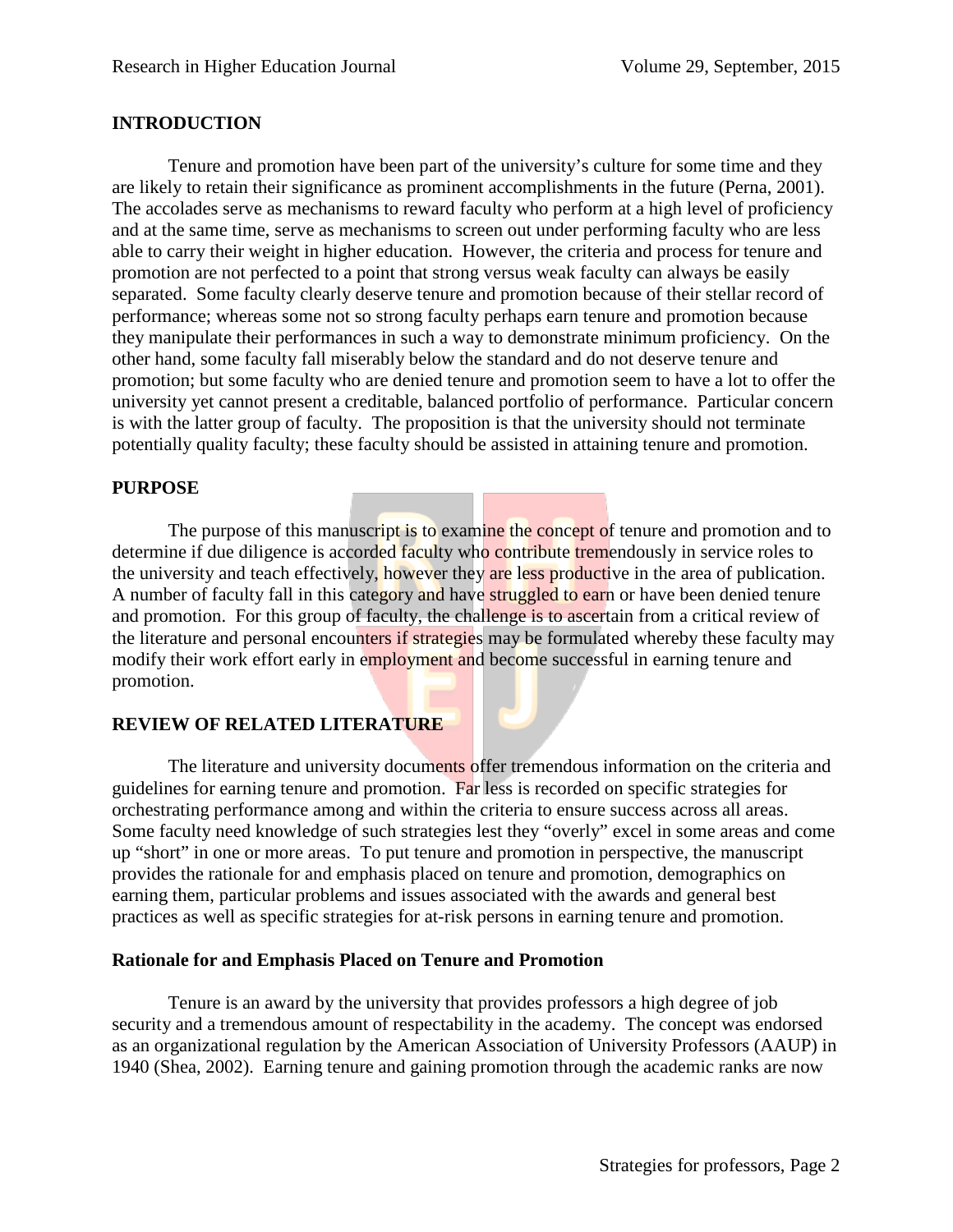considered among the most honorable achievements for college and university faculty (Perna, 2001).

The first level of employment of well-prepared junior faculty at an institution of higher learning is assistant professor. Satisfactory performance generally leads to the rank of associate professor and tenure; the latter being a means for retaining one's job (Stewart, Ornstein, & Drakich, 2009). After tenure, a higher expectation is to achieve the rank of full professor, which accords the individual the highest rank in the discipline or area (McGowan, 2010). Each case of advancement basically entails satisfactory evaluation on three criteria: teaching, research, and service.

At inception, the objective of tenure was to provide faculty with job protection if they exercised academic freedom with controversial matters. But along the way it became simply viewed as job security, or essentially an assurance of sustained employment. The concept of tenure remains as a major component of the employment package between faculty and the university (Diamantes, 2002).

Conceptually, tenure and promotion mutually benefit the faculty and the university (Shea, 2002). Thus, this mutual benefit coincides with the human capital theory which proposes that human capital is accumulated via educational attainment, on-the-job training, experience, and mobility (Becker, 1975; Gilead, 2009; Perna, 2001). The theory also purports that status and rewards in academe should be based on faculty productivity (Perna, 2005), which includes performance in service to the university.

## **Demographics on Earning Tenure and Promotion**

Problems and issues have existed since the inception of tenure; even to a point of questioning its significance. One contention is that tenure is not equally granted among women who make up 41 percent of the professorate. Just one child can cause a woman to be 24 percent less probable in the sciences and 20 percent less probable in the humanities to attain tenure than men who become fathers. However, one study in Canada reported that women earned tenure at the rate of men (Perna, 2005; Stewart, Ornstein, & Drakich, 2009). The AAUP proposed that the time for tenure for new parents be extended one year but universities were slow to implement it because of concern that the additional time may lead to greater expectancy of scholarly productivity (Shea, 2002). However, despite the problems and issues, the stature of tenure remains highly regarded (Shea, 2002).

The proportion of women and the amount of time that it takes them to earn promotion do not compare favorably with that for men. For example, Canadian women do not earn promotion from associate to full professor at the rate of men. In Canada and the United States, promotion from assistant professor to associate professor has a time limit of six years and almost always comes with the concurrent awarding of tenure; this also generally comes with a pay increase (Stewart, Ornstein, & Drakich, 2009).

One study indicated that Blacks were less probable than Whites and Hispanics to possess the designation of full professor, and Blacks and Hispanics were less probable than Whites to have tenured positions. Even in view of years of attention to sex and racial/ethnic group differences in employment status, considerably smaller percentages of women than men, and Blacks and Hispanics than Whites, have earned promotion and tenure. Women faculty were found to hold lower ranks than men faculty even after factoring in such variables as educational attainment, experience, productivity, institutional characteristics, and academic discipline. Perna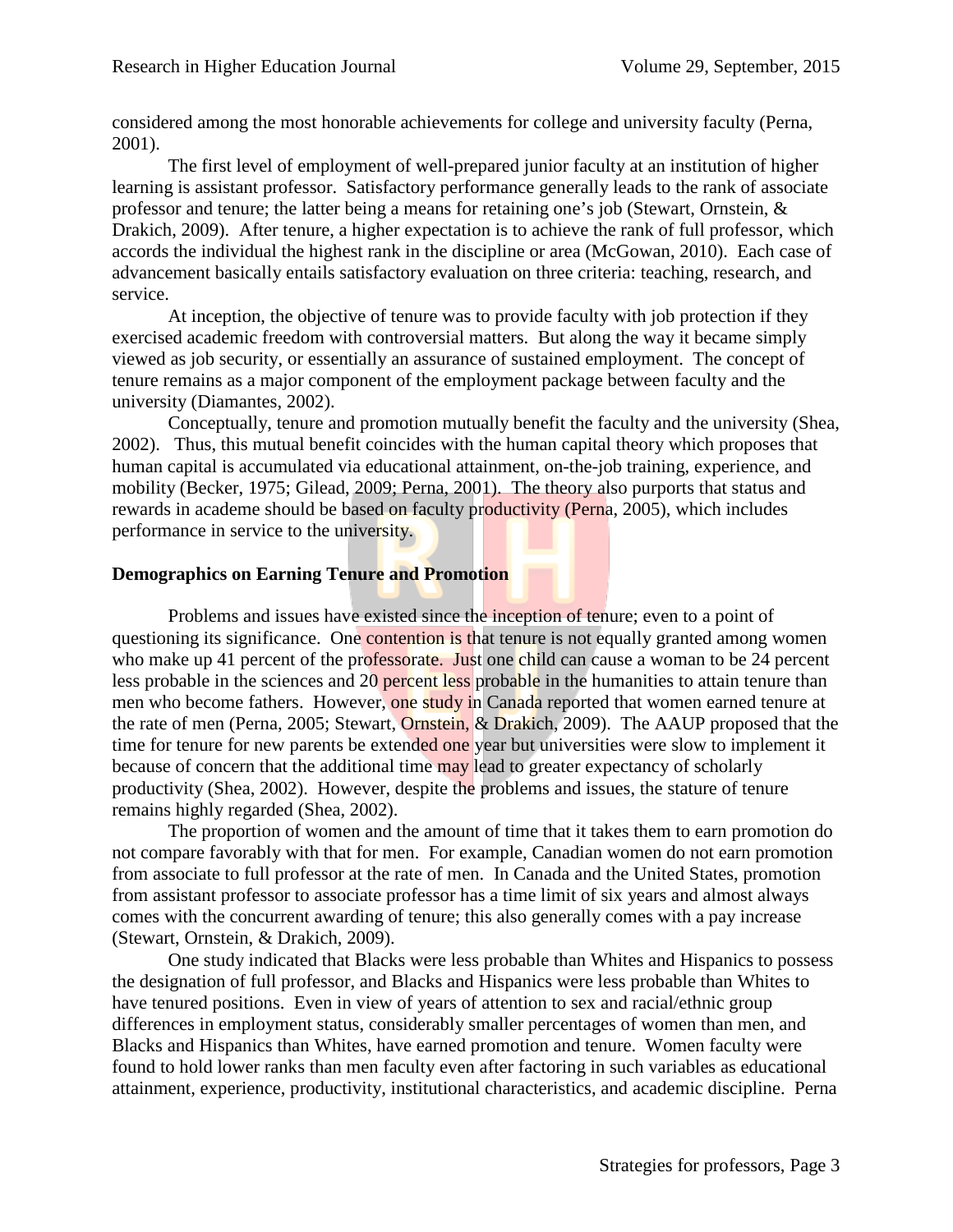(2001) noted that in some instances, different criteria were applied in promotion evaluations for women than for men.

The literature documents numerous cases of stressful or failed efforts to gain tenure and promotion; yet, there are limited orchestrated and broad-based strategies for earning them. Some studies examine relevant concerns in a particular area, such as scholarly research. However, one study collected and analyzed longitudinal data from 1984 to 1999 on faculty in Canada. It consistently showed that women were less likely to earn promotion and tenure than men (Stewart, Ornstein, & Drakich, 2009).

#### **Problems and Issues in Awarding Tenure and Promotion**

Problems and issues in addition to gender and race are expressed in the awarding of tenure and promotion. According to Chait (2002), tenure generates both arguments and strong passions, yet no academic reward conveys the distinction that it does. To some, tenure embodies academic freedom for faculty and for the university it is perceived as an asset in recruiting and retaining the best faculty. To others, it is perceived as an impediment to professorial accountability and a constraint on university flexibility and finances (Chait, 2002).

The standards for tenure and promotion - teaching, research, and service - are often not clearly delineated, broadly discussed, or systematically evaluated. Also of concern is that graduate schools do not provide adequate preparation for program completers to execute the role of college professor (Price & Cotton, 2006).

Arriving at a meaningful equilibrium between teaching effectiveness, research productivity, and service can be a daunting challenge. While university assistance to faculty varies among campuses, most institutions provide only a cursory picture of the tenure process, and expectations for the professorial role are often poorly outlined (Shifflett & Patterson, 1995).

As things currently stand, promotion, tenure, and retention are greatly influenced by research and publication (and more so than ever, generation of external funding). Promotion and tenure committees will acknowledge university and community service, but for the most part, service is not a prime factor in earning tenure and promotion. Unfortunately, there is limited reinforcement to do outreach and service (Woods, 2006).

For faculty seeking tenure, the pursuit can seem overwhelmingly weighted toward research. The phrase "publish or perish" is broadly circulated both inside and outside the academy as the sure means for a successful career in higher education. Over the years various scholars have raised an issue about this intense focus on research. Such an extensive focus on research may be detrimental to teaching and service, the career of junior faculty, the mission of the institution, and the education students (Woods, 2006).

Scholarship expectations for tenure and promotion to associate professor vary more across discipline and institution than do those for teaching or service (Price & Cotton, 2006). The requirements also vary by type of institution (graduate, comprehensive, or undergraduate) and even within types of institution. The time limit is usually six years to apply for tenure and associate professor. The applicant is expected to compile and submit a portfolio of accomplishments for review in the university evaluation process and is ultimately informed of the results and recommendation by the provost or president (Mabrouk, 2007).

Faculty differ sharply on how scholarship should be assessed. Most agree that highquality work is vital, but they disagree on how to ascertain whether quality work has been manifested. Various models, e.g., procedural and judgmental, have been advanced for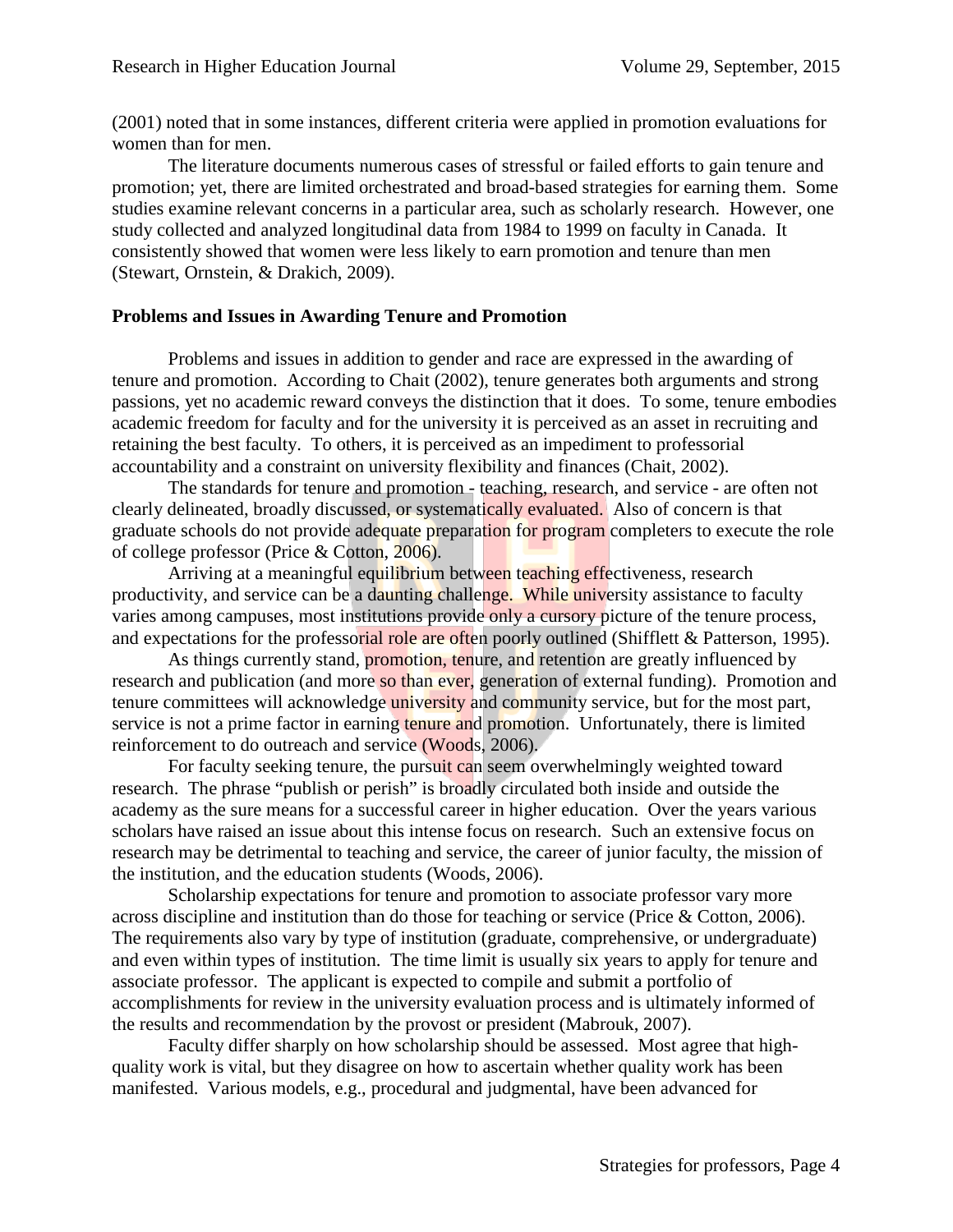addressing the assessment issue (Matusov & Hampel, 2008). The procedural model features specific measures to reflect the significance of scholarship. When the well-defined regulations are applied, it can be determined if the faculty candidate met the established criteria. The judgment model allows the faculty committee to discuss and assess the merit of the candidate's scholarship. Fellow colleagues make the decision about the quality of the candidate's work and provide a defense of the assessment in an open forum. The judgment model is heralded as a democratic and fair approach to tenure decision making. It is posited that models are not always mutually effective. Those that employ strict regulations and guidelines tend to work well with traditional cases but work less well with unique cases. The latter tend to necessitate judgement in the decision making process (Matusov & Hampel, 2008).

In regards to the concern about expectations for earning promotion and tenure, perceptions are that some factors are overly emphasized. These factors include students' evaluation of instructor and course, peer-reviewed publications, and writing a textbook or book chapter. On the other hand, there are perceptions that documentation of good teaching is underemphasized. Together, the perceptions may be viewed as loop holes in the method of evaluating faculty for promotion and tenure (Whttiaux, Moore, Rastani, & Crump, 2010).

In the final analysis, tenure and promotion are conceptually expected to be mutually beneficial to both the faculty and the institution of higher learning (Shea, 2002). A principal concern is that some faculty perform an inordinate service load at the university but when placed in their academic portfolio it is not very beneficial in earning tenure and promotion. These faculty think that what they do is good for their students and the university and feel that they merit tenure and promotion. By a meeting of the minds of the university and faculty who advance the university; at-risk faculty may be better positioned to earn tenure and promotion.

## **BEST PRACTICES FOR EARNING TENURE AND PROMOTION**

A professor generally is one who has tenure and is considered an expert in a particular discipline or area (McGowan, 2010) at an institution of higher learning. The challenge is meeting the criteria to earn the awards of tenure and promotion. The review process that faculty undergo prior to tenure differs in length and rigor from one institution to the next but the elements reviewed often include teaching effectiveness, research productivity, and service (Shifflett & Patterson, 1995; Woods, 2006). Chait's (2002) position is that context plays such a big role that no single tenure system exists.

Some proposed improvements for the evaluation of teaching for promotion and tenure include (1) provide tenure-track faculty with all relevant written guidelines at the time of hire; (2) ensure that student rating instruments are reliable and valid; (3) offer mentoring to new faculty on within the departmental and institutional culture; and (4) encourage self-reflection and documentation of one's own teaching. A charge is posed for educational leaders in doctoral/research universities to enhance the teaching preparation for future faculty graduating from their institutions (Whttiaux, Moore, Rastani, & Crump, 2010).

Lewis (2010) recommended that the tenure and promotion system undergo reform. The author proposed a method similar to that employed by large external funding agencies, such as the National Science Foundation, to evaluate research-grant proposals. Relevant steps instituted by cooperate agencies that universities may consider are (1) have external evaluation committees and (2) have candidates to submit a statement of philosophy for tenure and promotion. Lewis'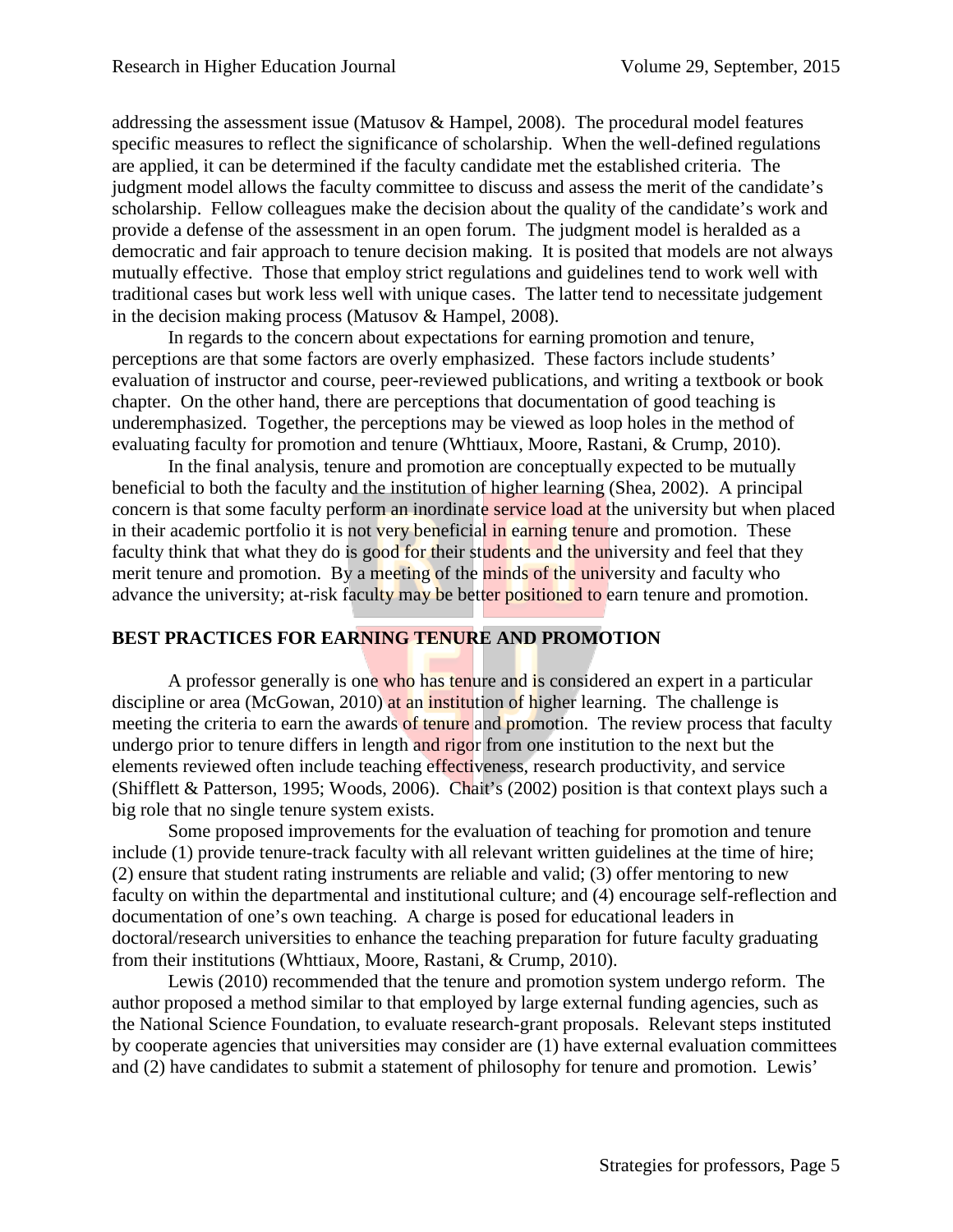position is that implementation of such strategies would be well received by everyone involved in the tenure and promotion process.

Fairly recent changes to Yale University's tenure process included a strengthened commitment to junior faculty members in the arts and sciences. The objective was to better compete for talent with its peer institutions. The commitment also called for mentoring junior faculty and making provisions for them to both demonstrate and be rewarded for excellent work (Millman, 2007).

Chait (2002) posited that only a few universities will institute major changes in tenure criteria without either powerful external coercion or persistent pressure from new or dismayed faculty. Needed changes proposed by Chait include availability of peers' portfolios for inspection by candidates who are up for promotion and tenure; established committees that reflect diversity; assurance that research scholarship does not outweigh quality teaching and service; value placed on collaborative research; eliminate or tailor the probationary period to candidates' circumstances; and provide tenure-track faculty with clear expectations for tenure and promotion (Woods, 2006). To enhance the climate in higher education for women and faculty of color, universities should make a commitment to provide an academically rich environment, offer multicultural learning experiences; emphasize learning in an academic environment that is inclusive, student-centered, and aware of the world it is part of; recruit and retain diverse high-quality faculty, staff, and students; and create a new slogan: "Service or Perish" (Woods, 2006).

Junior and minority faculty members need to be assured that service efforts are valued by the institution and are well regarded in the promotion and tenure evaluation. Such recognition will motivate junior faculty and provide greater incentive for all faculty to be of greater service to the academy (Woods, 2006).

Students want a good education and stimulating experiences from their attendance at the university. Scholarship is more of a faculty concern than a student concern (McGowan, 2010). Students want quality teaching, appropriate advisement and other timely services as they matriculate through the university. Professors pursue free inquiry that is rigorously evaluated by expert peers to produce new knowledge. But students and the university need more than scholars who just make "original" scholarly contributions. The university needs professors to edit journals, create and oversee curricular reforms, establish programs that take the university's expertise to wider audiences, work with external groups to impact issues such as dropout rates and environmental concerns, and serve as departmental chairs or directors of programs. The university may get more of these services from faculty if when it comes to evaluation for promotion to full professor or post-tenure review, full value were given to such outreach and service activities (McGowan, 2010).

A very practical suggestion to address the service dilemma is simply to do more in the way of recognizing and rewarding good service. Another possibility is to place significant attention on service in the faculty job description (Fogg, 2003). Other ideas include extending the tenure clock for professors who take on extensive service loads; improving academic climate females and minorities; offering females and minorities leave time for research; and giving awards or salary enhancements for faculty service. In the absence of such changes, professors may continue to ponder just how much service is sufficient (Fogg, 2003).

Table 1 (APPENDIX) captures some best practices for earning tenure and promotion as gathered from the review of literature and exploration of the university-serving faculty concept.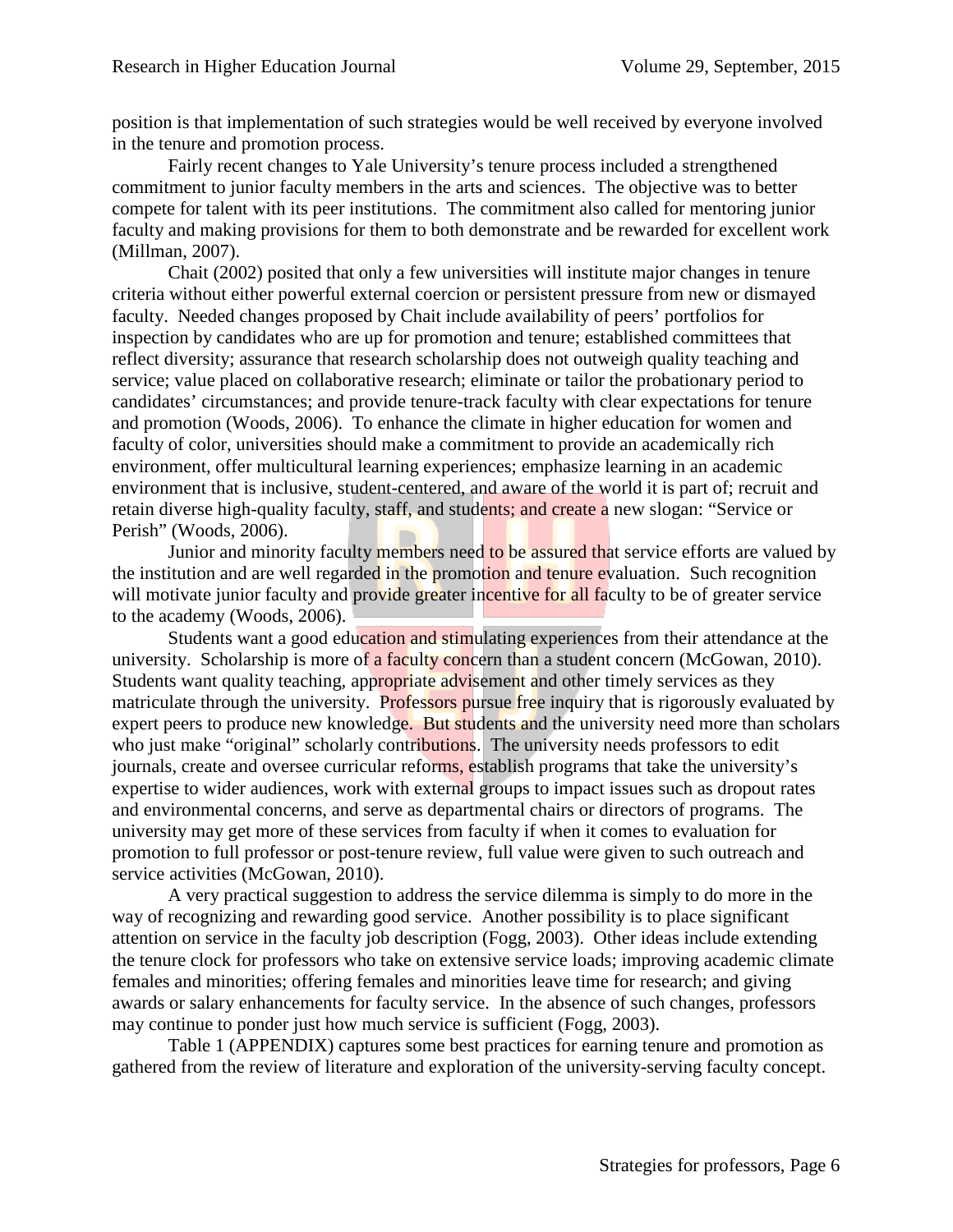The practices are listed according to what both the institution and the faculty can do to facilitate success in the process.

Tenure and promotion should be taken seriously by both the institution and the faculty as each helps to ensure their attainment. Best practices for the university should begin at the time a faculty member is hired; whereby, guidelines for tenure and promotion should be distributed and discussed. Certain categories of faculty - young, women, and minority faculty – often struggle in earning tenure and promotion; the university should resolve to strengthen its commitment to these individuals (Fogg, 2003; Mabrouk, 2007; Millman, 2007; Woods, 2006).. The university should ensure that teaching, research, and service loads are equitably distributed and all evaluation instruments are valid and reliable. To accommodate diversity in ability, interest, and career orientation, the university should make an effort to accommodate and reward unique efforts and contributions that strengthen the institution; which may be in teaching, research, or service.

Table 1 also includes best practices for faculty to ensure that they earn tenure and promotion. First, there is a need for them to commit to the criteria established by the University for earning tenure and promotion; they most often include teaching effectiveness, research productivity, and service performance (Shifflett & Patterson, 1995; Woods, 2006). As faculty begin the odyssey toward tenure and promotion, it is very important that they manage, monitor, and modify their performance on a regular basis (Diamantes, 2002; Woods, 2006). Faculty should also remain intellectually proficient, engage in campus development activities, and arrange for teaching, learning, and service activities to complement each other (Knotts et al., 2004; Shifflett, 1995; Shifflett, 1995). A reasonable and beneficial goal for faculty is to aim for earning awards to validate their success in the profession (Kohler et al., 2009).

## **SPECIFIC STRATEGIES FOR FACULTY WHO SERVICE THE UNIVERSITY**

The objective in a challenging situation should be to establish policies and procedures to make matters more friendly and accomplishable. Promotion and tenure are difficult to earn, especially for faculty who are bent on high service activities and limited research productivity (identified here as at-risk faculty); however, promotion and tenure always have important longterm consequences for both the candidate and the institution. Preparing for promotion and tenure is one of the most difficult and challenging experiences a faculty may encounter. Standing suggestions for success through the tenure process are to (1) establish a research record; (2) interact with and profit from one's colleagues; and (3) maintain all accomplishments in a portfolio for the evaluation process (Diamantes, 2002).

Professors' growing service obligations make professional advancement difficult for many of them, particularly women and minority-group members (Fogg, 2003). Women and minorities often have a greater service burden because institutions want and need diversity on committees. They do a disproportionate amount on service work but service does not get much credit in academe. This may be because service is harder to quantify than teaching and research. Service may also be viewed as not requiring high-level ability or skill. If a person teaches exceptionally well or does a lot of service, he or she may be perceived as foregoing their research. Faculty must do some service but they should concentrate on teaching and especially research if their goal is to earn tenure and promotion. Universities want faculty to be good teachers, but if they are spending an inordinate amount of time on service or even teaching and too little time on research, then they are really placing themselves in a bad predicament.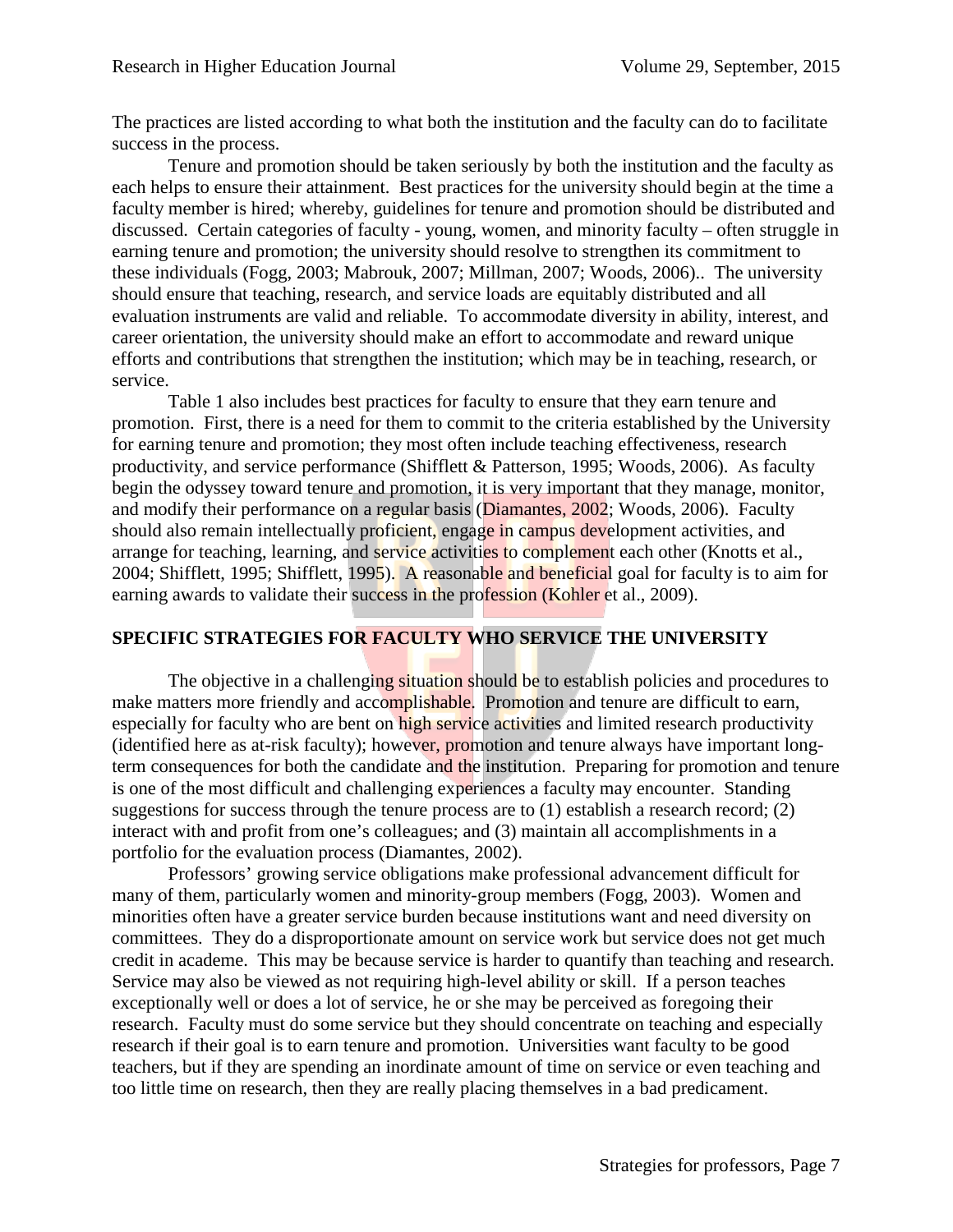Research is the icon in the academy and what faculty do short of that does not count for much in promotion and tenure decisions (Fogg, 2003).

Strategic professional service like collegial collaboration, conference involvement, and grant-review panels can potentially advance one's career. But when it comes to university assignments and committees, many supportive and cooperative faculty may be asked to do more than their fair share of the service load. Sometimes service activities may make the faculty member feel good about themselves, but service often does not contribute directly to the case for tenure and promotion (Mabrouk, 2007). Professors' growing service obligations make advancement tougher for many of them, particularly women and minority-group members (Fogg, 2003).

Selected vignettes presented some faculty's concerns and efforts in earning tenure and promotion. A vignette on an African-American female faculty member indicated need for the skill to be a master juggler of multitasks ranging from domestic and child-rearing to professional responsibilities. A typical day for this junior faculty member included requests from the department chair, demands from senior faculty, the need to serve on college and university committees, pleas for time from desperate students, opportunities for faculty development, and in-service training on the latest technologies. Everything takes time: writing, preparing for class, completing human subjects' documents, applying for grants, faculty meetings, and taking that minute with students. As a commentary, know that some faculty jealously guard every minute and work extensively on their research and publication. Other faculty are able to multitask and still focus on achieving tenure and promotion (Woods, 2006).

Another vignette depicted a situation where on Wednesdays there were no classes; they were writing days for assistant professors. The particular faculty was to complete her book before coming up for tenure the next fall. On this Wednesday the precious hours sped by as she performed service to the university: helping a graduate student with an article; listening to a lecture by a visiting job candidate; committee meetings; and in the evening, entertaining the job candidate. The only writing she did was to finish letters of recommendation for some students she advises. As a commentary, it is readily seen that multiple service commitments take time away from research and teaching. But when tenure and promotion decisions are made, it is not the number of students you advise that really counts; but it is the number of publications amassed that matters most (Fogg, 2003).

A third vignette is of an African-American female on tenure track. The faculty member is attempting to juggle the many challenges of university life with personal, professional, and community responsibilities weighing heavily on her shoulders. She has two children and an extended family; yet she managed to help develop the departmental program and has an urgency to reach out to other people of color and their communities. Enough time in the day cannot be found to complete all that is expected of her. The strategy used for the tenure process is to commit one day each week to research and writing. Someone in the department has been identified to assess the viability of her position and serve as a mentor. She chooses committees judiciously and tries to say "no" when necessary without offending anyone. A special effort is made to regularly refocus and reprioritize what she is trying to accomplish. As a commentary, it was noted that this faculty puts forth special effort to make research interests and the requirements for tenure coincide with her love for teaching, outreach, and community service (Woods, 2006).

Table 2 (APPENDIX) captures specific strategies for at-risk faculty in earning tenure and promotion as gathered from the review of literature and exploration of the university serving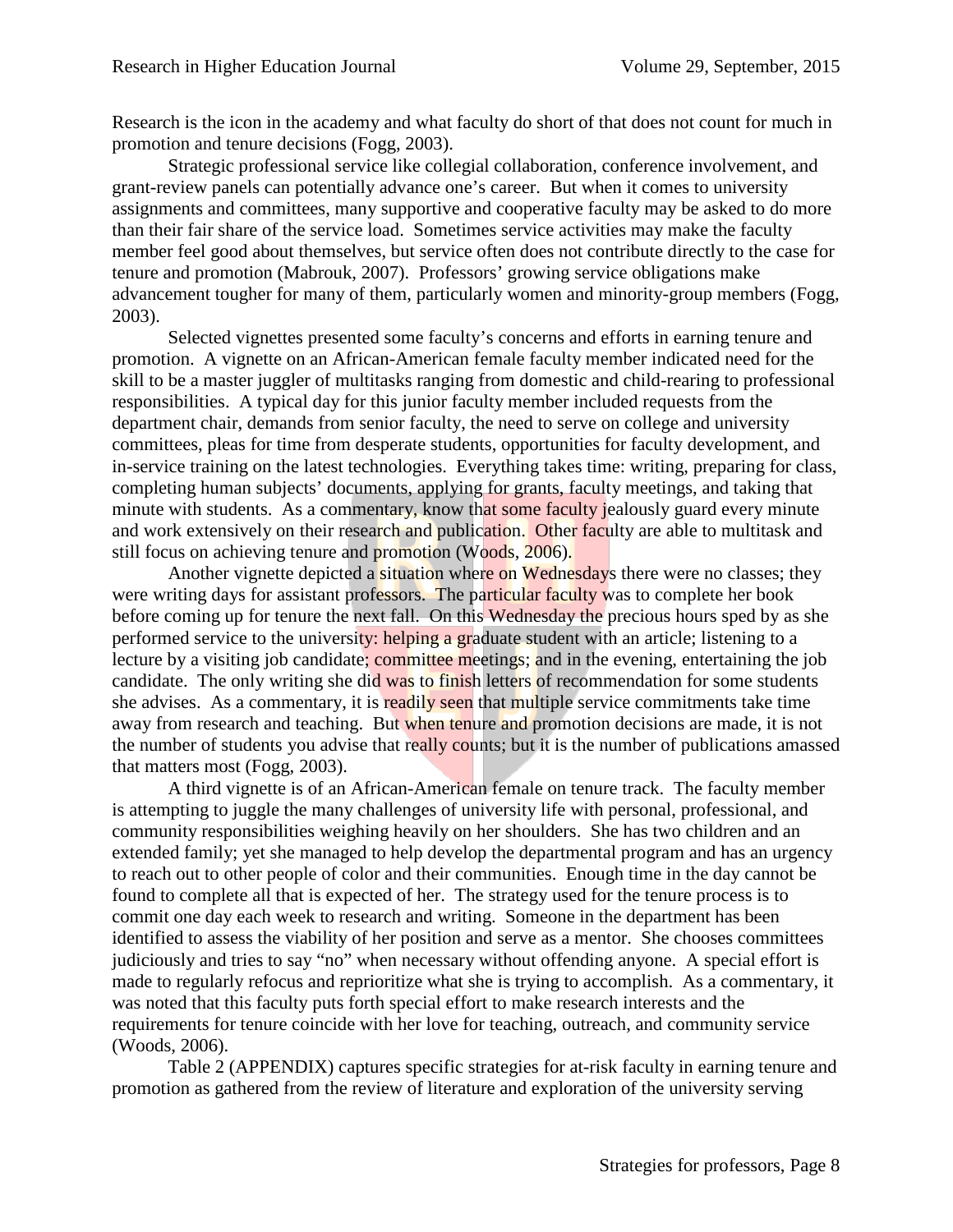faculty concept. The strategies are listed according to the areas of teaching, research, and service.

The literature has noted that women and minority faculty are often at-risk in earning tenure and promotion; some of the problem may reside with the university (see above best practices for the university), some may reside with the faculty. Here, particular emphasis is placed on what at-risk faculty may do to increase their probability of earning tenure and promotion. Across the board recommendations are that they manage time well, stay focused, and learn to multitask (Woods, 2006). In the area of teaching, it is suggested that at-risk faculty clearly conceptualize quality teaching and crystallize their skills in achieving it (Meyers, 2009). They are also encouraged to seek out a mentor, skillfully design syllabi, carefully organize materials, and employ evidenced-based teaching approaches (Berrett, 2011; Shifflett, 1995; Togeas, 2013). Of course teaching is not of quality until it is done with passion and students' minds are challenged and their lives are changed (Kohler et al., 2009; Krohn, 2014; Meyers, 2009).

Research is often the most dreaded area for at-risk faculty. Recommended strategies for them to turn this fear into success include joining fellow faculty to explore research ideas, make research coincide with their teaching and interests, and set aside a particular time to engage in research (Fogg, 2003; Kohler et al., 2009; Woods, 2006). To get published, it is important to become familiar with the contents and publication guidelines for prospective journals and to solicit critical reviews of the research from experienced colleagues (Shifflett, 1995).

Service is frequently the overload area for faculty who service the university. The objective here should be to implement efficient measures and streamline efforts in the area; yet render quality service. Recommendations in service include adequately distributing time in service, teaching, and research activities. It is important for these faculty to limit committee membership, accept strategic service assignments like collaboration and grant reviews, and manage their sense of being really needed (Fogg, 2003; Woods, 2006). A beneficial service is to hold office in professional organizations (Davis et al., 2006). It is crucial that at-risk faculty constantly evaluate how service work may become seed material to promote scholarly productivity (Shifflett, 1995).

## **SUMMARY AND IMPLICATIONS**

Tenure does not assure lifetime employment, but it serves as assurance that faculty will receive due process in higher education (Diamantes, 2002). Principal criteria for tenure and promotion are effective teaching, research, and service. Women and minorities are often disadvantaged in earning tenure and promotion, while being cooperative, supportive faculty who give more than their fair share in service to enhance the institution.

There is concern about expectations for earning promotion and tenure. The perceptions are that some factors are overemphasized, for example, student evaluation of instructor, and that the portfolio documenting personal assessment of teaching is underemphasized (Whttiaux, Moore, Rastani, & Crump, 2010). Faculty differ sharply in their notions of how scholarship should be evaluated. They are in support of high-quality work, but they are not in consensus about how to determine whether high quality has been realized. Various models, e.g., procedural and judgmental, have been advanced for addressing this issue (Matusov & Hampel, 2008).

There is reasonable evidence to suggest that women and minority faculty do more than a fair share of committee work and other service acts for the university; yet, these faculty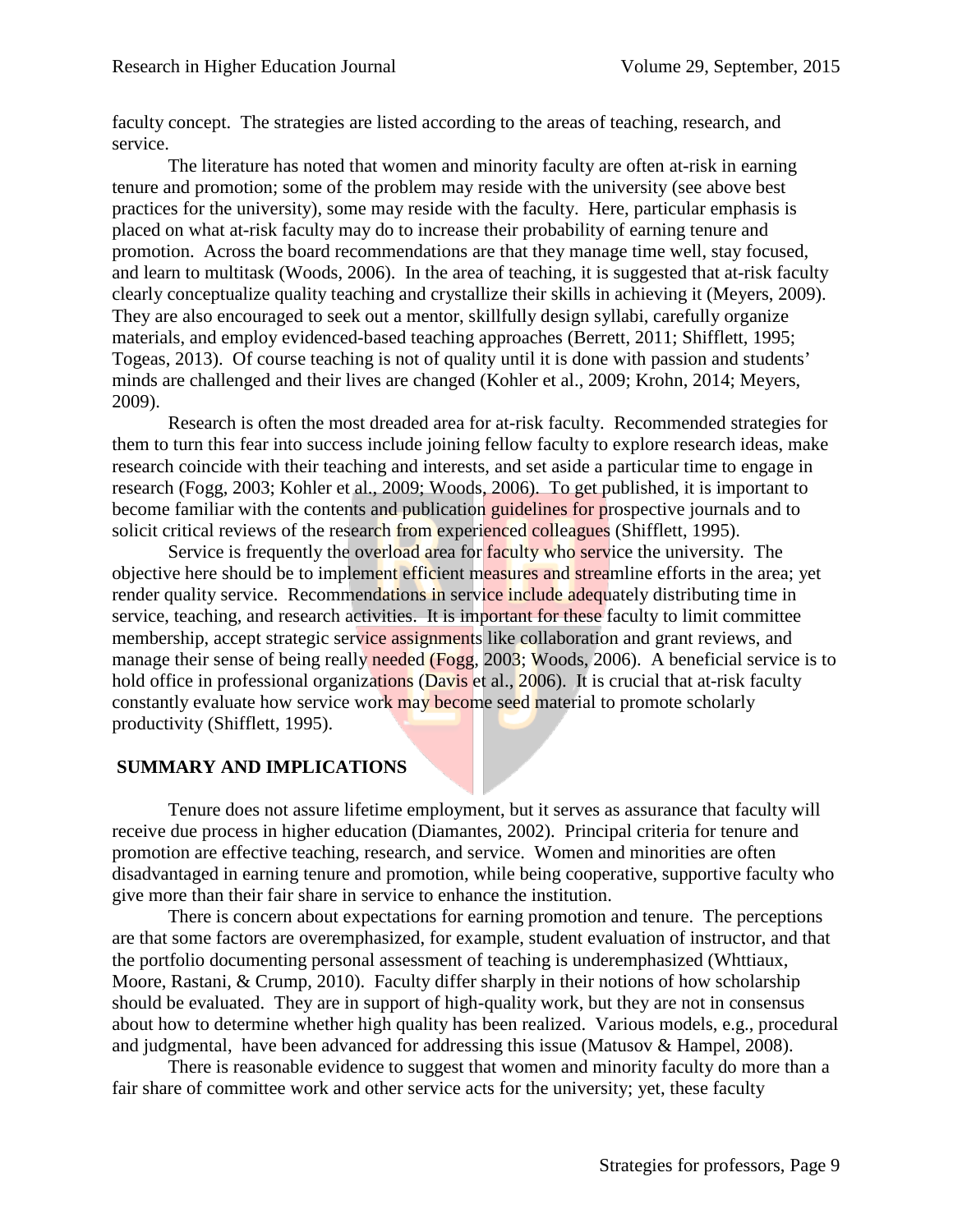experience difficulty in obtaining tenure and promotion as reflected in the literature and selected vignettes. However, there are measures under consideration to make university-serving faculty more positioned for earning tenure and promotion, but they seem yet to be realized.

Problems and challenges do not automatically resolve themselves; they need to be addressed forthrightly. Some recommendations for ensuring that professors who service the university earn tenure and promotion are: more tenure-clock flexibility; more credit for service; faculty to refocus/realign duties, strategize - wear many hats but manage time; make teaching and service data bases for research; govern amount of service activity; and display a disposition of a winner for motivation and respect.

An implication for consideration is whether institutions of higher learning will take a closer look at faculty who serve well the university but are limited in research productivity and thereby fail to gain tenure and promotion. Such a result may not bode well with the human capital theory, indicating that the university's decision making may not reflect a conscious effort to maximize human potential (Becker, 1976). There is a need to incorporate economic modes of thinking into the operation of colleges and universities so that both the institution and the faculty benefit (Gilead, 2009).

## **REFERENCES**

- Becker, G.S. (1975). *Human capital – a theoretical and empirical analysis, with special Reference to education* (2nd Ed.). New York: Columbia University Press.
- Becker, G.S. (1976). *The economic approach to human behavior*. Chicago: University of Chicago Press.
- Berrett, D. (2011). What spurs students to stay in college and learn? Good teaching and diversity. *Chronicle of Higher Education, 58*(13), A27-A27.
- Chait, R.P. (Ed.). (2002). *The questions of tenure*. Cambridge, MA: Harvard University Press.
- Davis, T.E., Levitt, D.H., McGlothin, J.M., & Hill, N.R. (2006). Perceived expectations related

to promotion and tenure: A national survey of CACREP program liaisons. *Counselor Education & Supervision, 46*, 146-156.

- Diamantes, T. (2002). Promotion and tenure decisions using the Boyer Model. *Education, 123*(2), 322-326.
- Fogg, P. (2003). So many committees, so little time. *Chronicle of Higher Education, 50*(17), A14-A17.
- Gilead, T. (2009). Human capital, education and the promotion of social cooperation: A philosophical critique. *Studies in Philosophy and Education, 28*(6), 555-567.
- Knotts, H.G., Livingston, C.D., Mercer, G.E., & Friedman, B.D. (2004). Integrating teaching, learning, and community outreach: Western Carolina's Local Government Youth Assembly. *International Social Science Review, 79*(1 & 2), 56-62.
- Kohler, N., Mohammad, S., & Mendleson, R. (2009). The 3M awards: Our best teachers, *Maclean's, 122*(5), 46-48.
- Krohn, E. (2014). Empowered learning: Bringing culture into the classroom. *Tribal College Journal, 25*(3), 36-38.
- Lewis, G. (2010). A professor proposes tenure-and-promotion reform. *Chronicle of Higher Education, 56*(27), A32.
- Mabrouk, P.A. (2007). Promotion from associate to full professor. *Analytical & Bioanalytical Chemistry, 388*(5/6), 987-991.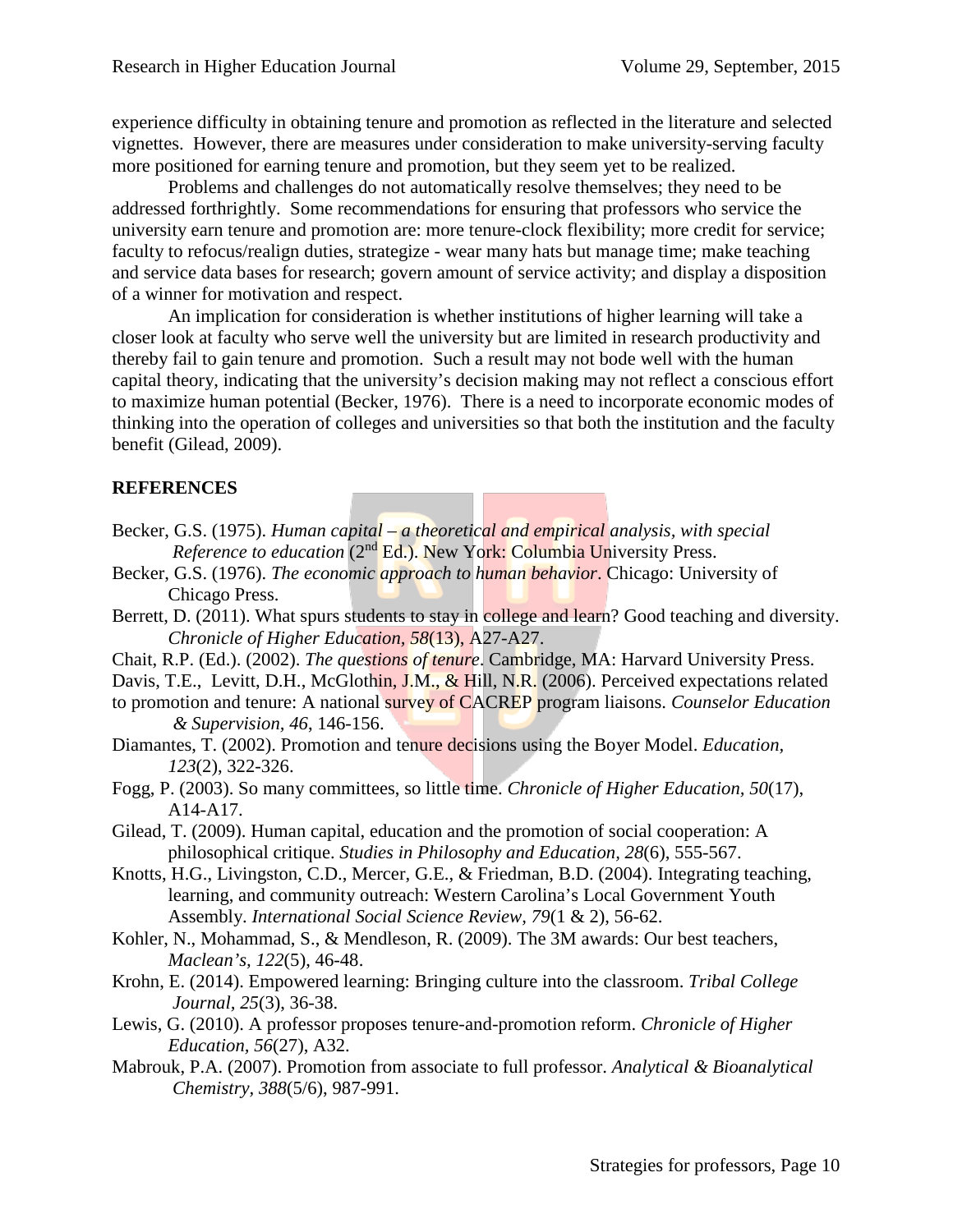- Matusov, E., & Hampel, R. (2008). Two approaches to tenure and promotion criteria. *Academe, 94*(1), 37-39.
- McGowan, J. (2010). An immodest proposal. *Quarterly Journal of Speech, 96*(4), 413-420.
- Millman, S. (2007). Yale to overhaul tenure process. *Chronicle of Higher Education, 53*(24), A14.
- Meyers, S.A. (2009). Do your students care whether you care about them? *College Teaching, 57*(4), 205-210.
- Perna, L.W. (2001). Sex and race differences in faculty tenure and promotion. *Research in Higher Education, 42*(5), 541-567.
- Perna, L.W. (2005). Sex differences in faculty tenure and promotion: The contribution of family ties. *Research in Higher Education, 46*(3), 277-308.
- Price, J., & Cotton, S.R. (2006). Teaching, research, and service: Expectations of assistant professors. *The American Sociologist, 37*(1), 5-21.
- Shea, R.H. (2002). The new insecurity. *U.S. News & World Report, 132*(9), 40.
- Schultz, T.W. (1961). Investment in human capital. *The American Economic Review, 51*(1), 1-17.
- Shifflett, B., & Patterson, P. (1995). Succeeding in the tenure and promotion process. *Physical Educator, 52*(3), 160-169.
- Stewart, P., Ornstein, M., & Drakich, J. (2009). Gender and promotion at Canadian universities. *Canadian Review of Sociology, 46*(1), 59-85.
- Togeas, J. (2013). Teaching chemistry for 51 years and not losing your edge. *Chronicle of Higher Education, 59*(41), A15-A15.
- Whttiaux, M.A., Moore, J.A., Rastani, R.R., & Crump, P.M. (2010). Excellence in teaching for promotion and tenure in animal and dairy sciences at doctoral/research universities: A faculty perspective. *Journal of Dairy Science, 93*(7), 3365-3376.
- Woods, D.R. (Fall, 2006). A case for revisiting tenure requirements. *Thought & Action*, 135-142.

F P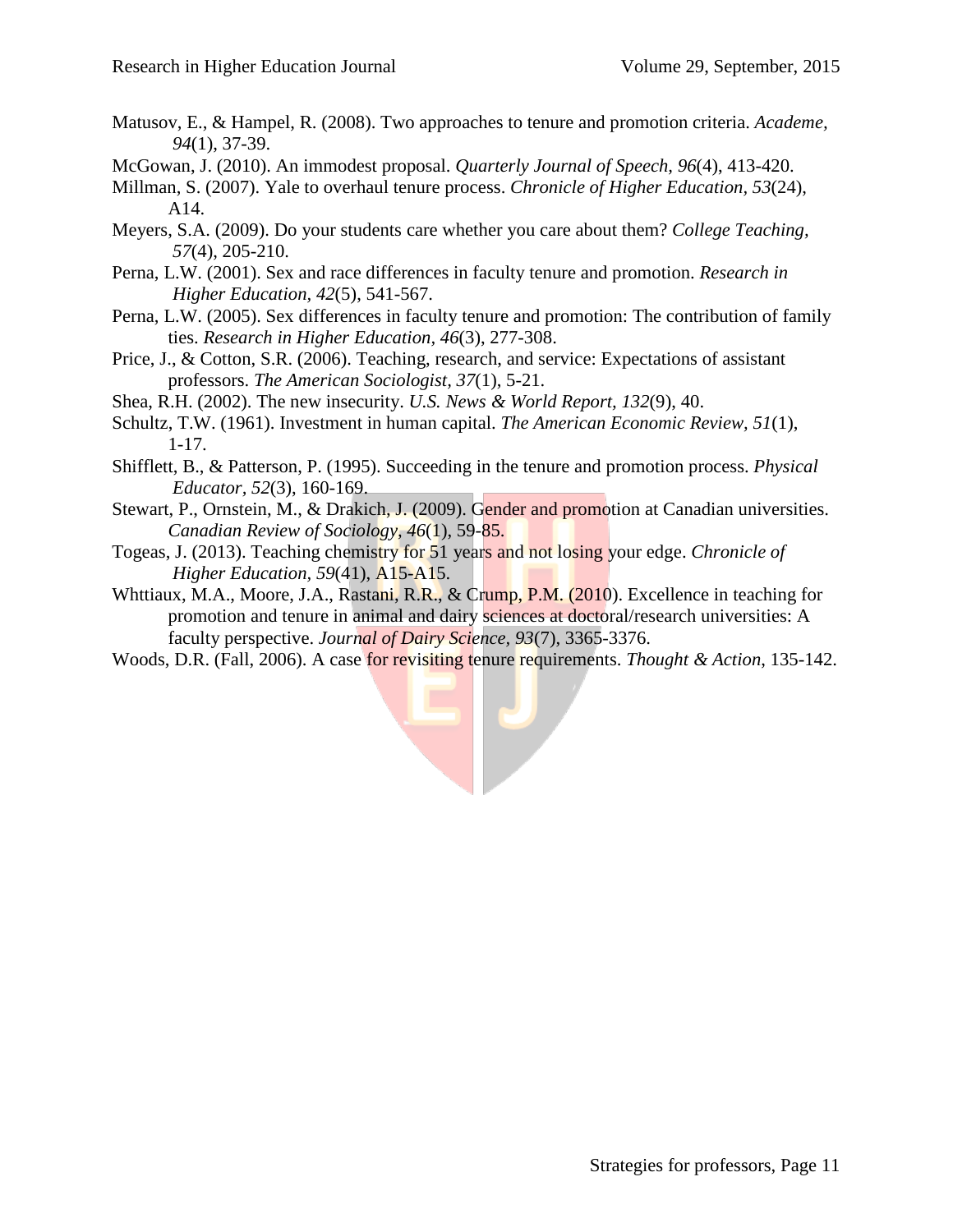# **APPENDIX**

Table 1 Best Practices for Earning Tenure and Promotion

### Institutional Practices

- Provide guidelines on tenure and promotion at the time of hiring
- Strengthen commitment to junior faculty (Millman, 2007).
- Arrange for mentors for new faculty
- Ensure that student rating tools are reliable and valid
- Reform the T/P process as necessary, e.g. consider establishing evaluation committee outside the university (Millman, 2007)
- Make a commitment to women and faculty of color through inclusive environment (Woods, 2006)

\_\_\_\_\_\_\_\_\_\_\_\_\_\_\_\_\_\_\_\_\_\_\_\_\_\_\_\_\_\_\_\_\_\_\_\_\_\_\_\_\_\_\_\_\_\_\_\_\_\_\_\_\_\_\_\_\_\_\_\_\_\_\_\_\_\_\_\_\_\_\_\_\_

- Ensure that teaching, research, and service assignments are equitably distributed among faculty and are equitably evaluated in the T/P process (Mabrouk, 2007; Whttiaux et al., 2010; Woods, 2006)
- Ensure that the service obligation is not disproportionally distributed among cooperative, women, and minority faculty (Fogg, 2003; Mabrouk, 2007)
- Value service efforts by Junior and minority faculty (Woods, 2006)
- Reward good service; extend tenure clock for exceptional service loads; give awards, perhaps money, for faulty service (Davis et al., 2006; Fogg, 2003).

Faculty Practices

- Commit to the criteria for teaching effectiveness, research productivity, and service (Shifflett & Patterson, 1995; Woods, 2006).
- Prepare self-reflective documentation periodically; periodically refocus/reprioritize what to accomplish (Woods, 2006)
- Manage the T/P process: learn craft of publishing; work with/benefit from colleagues; keep materials updated (Diamantes, 2002).
- Stay intellectual adept and interested in teaching, research, and service (Togeas, 2013)
- Focus on incorporation of teaching, learning, and service activities (Knotts et al., 2004)
- Take advantage of campus faculty development programs and activities (Shifflett, 1995)
- Aspire for awards to validate effectiveness in the profession (Kohler et al., 2009)

\_\_\_\_\_\_\_\_\_\_\_\_\_\_\_\_\_\_\_\_\_\_\_\_\_\_\_\_\_\_\_\_\_\_\_\_\_\_\_\_\_\_\_\_\_\_\_\_\_\_\_\_\_\_\_\_\_\_\_\_\_\_\_\_\_\_\_\_\_\_\_\_\_

#### Table 2

Strategies for At-risk Faculty in Earning Tenure and Promotion

#### Teaching

- Conceptualize quality teaching and crystallize skills to achieve it (Meyers, 2009)
- Seek services of a mentor who has mastered the art/science of teaching (Woods, 2006)

\_\_\_\_\_\_\_\_\_\_\_\_\_\_\_\_\_\_\_\_\_\_\_\_\_\_\_\_\_\_\_\_\_\_\_\_\_\_\_\_\_\_\_\_\_\_\_\_\_\_\_\_\_\_\_\_\_\_\_\_\_\_\_\_\_\_\_\_\_\_\_\_\_\_\_\_\_